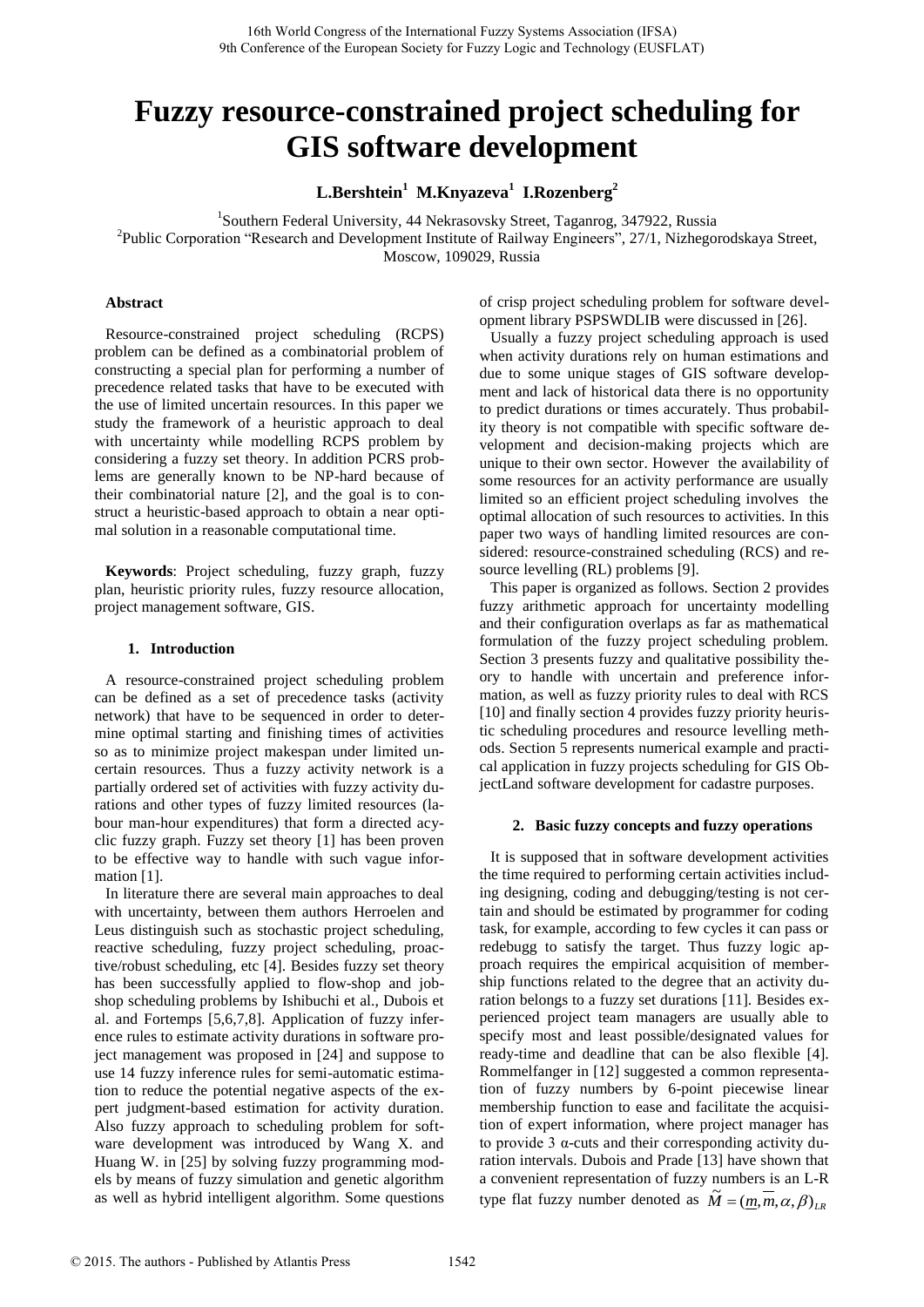where  $\left[\frac{m}{m}, \frac{m}{m}\right]$  is the core of  $\tilde{M}$ , and  $\frac{m}{m}, \frac{m}{m}$  are the lower and upper modal values of  $\overline{M}$ ,  $\alpha$ ,  $\overline{\beta}$  are the left-hand and right-hand spreads. A membership function of *M* can be expressed by means of symmetric, bellshaped reference functions  $L$  and  $R$ , such that *L(0)=R(0)=1* and *L(1)=R(1)= 0:*

$$
\mu_{\tilde{\Lambda}}(x) = \begin{cases} L[(\underline{m} - x)/\alpha], & x < m, \\ 1, & x \in [\underline{m}, \overline{m}], \\ R[(x - \overline{m})/\beta], & x > m, \alpha, \beta \in X. \end{cases}
$$
(1)

Flat fuzzy number representation with five linear pieces for modelling uncertainty duration in RCPS problems was first presented by Hapke and Slowinski [15] and is shown on Fig.1, symbolic definition can be

presented as follows:  $\widetilde{D} = (d^{\varepsilon}, \underline{d}^{\lambda}, \underline{d}, \overline{d}, \overline{d}^{\lambda}, \overline{d}^{\varepsilon})$  (2)



Let's consider 3 intuitively well-defined α-level set:  $\mu_{\tilde{d}}(x) = 1$  means that decision makers consider that the values of *x* are certainly belongs to the set of possible values,

 $\mu_{\tilde{d}}(x) > \lambda$  means that decision makers consider that the values of  $x$  have a good chance of belonging to set of possible values,

 $\mu_{\tilde{d}}(x) < \varepsilon$  means that decision makers consider that the values of *x* have a very poor chance of belonging to set of possible values.

Similarly we can define project ready time and deadline time as follows [16]:



of project.

Thus in every  $\alpha$ -level of a fuzzy number we can define optimistic and pessimistic values for each activity

duration as well as project makespan. So if the fuzzy set is  $(-\infty, \tilde{e}]$  and it denotes the level of satisfaction when the deadline is  $x$ , and a completion time of a project is not greater than  $\tilde{e}$  it means that the project manager is completely satisfied with a membership function:

$$
\mu_{(-\infty,\vec{e})}(x) = \sup_{y \ge x} \mu_{\vec{e}}(y) = (-\infty,-\infty,-\infty,\vec{e},\vec{e}^{\lambda},\vec{e}^{\epsilon}) \qquad (4)
$$

Similarly if ready-time is  $\tilde{b} = (\bar{b}^{\varepsilon}, \bar{b}^{\lambda}, \underline{b}, \underline{b}, \underline{b}, \underline{b})$ and fuzzy set  $[\tilde{d}, +\infty)$  shows the level of satisfaction when the ready-time of a project is  $x$ , then membership

function can be settled as follows:

$$
\mu_{[\tilde{b},+\infty)}(x) = \sup_{y \le x} \mu_{\tilde{b}}(y) = ((\overline{b}^{\varepsilon}, \overline{b}^{\lambda}, \underline{b},+\infty,+\infty,+\infty) \quad (5)
$$

In this paper we combine proposed model L-R flat fuzzy numbers with up to five linear pieces with adaptation of fuzzy number representation to RCPS problem by specifying some types of activity duration overlaps for solving RCS problem. Usually such kind of overlapping happens while ranking fuzzy temporal parameters and when it is required to compare fuzzy start and finish times for activities. For example, the start time for an activity should satisfy the precedence relations and value for the start time of activity should be greater than or equal to the finish time of all its predecessors. There were several approaches in literature to deal with ranking order between two fuzzy numbers. Some of them apply compensation areas determined by their membership functions [15,17] and considering types of overlapping showed on Fig.3:



Fig. 3: Types of fuzzy overlapping of activity duration.

Compensation areas are shown on Fig.4:



Fig. 4: Types of fuzzy overlapping of activity duration.

 $e^{\prime}$   $e^{\prime}$  <sup>Time</sup> In addition Liou and Wang considered approach based on ranking fuzzy numbers with integral value [18]. Let a fuzzy number  $\tilde{M}$  has a left membership function  $f_{\tilde{M}}^L$  and right membership function  $f_{\tilde{M}}^R$ , and the inverse functions  $g_{\hat{u}}^L$  $g_{\tilde{M}}^L$  and  $g_{\tilde{M}}^R$ . Then the left and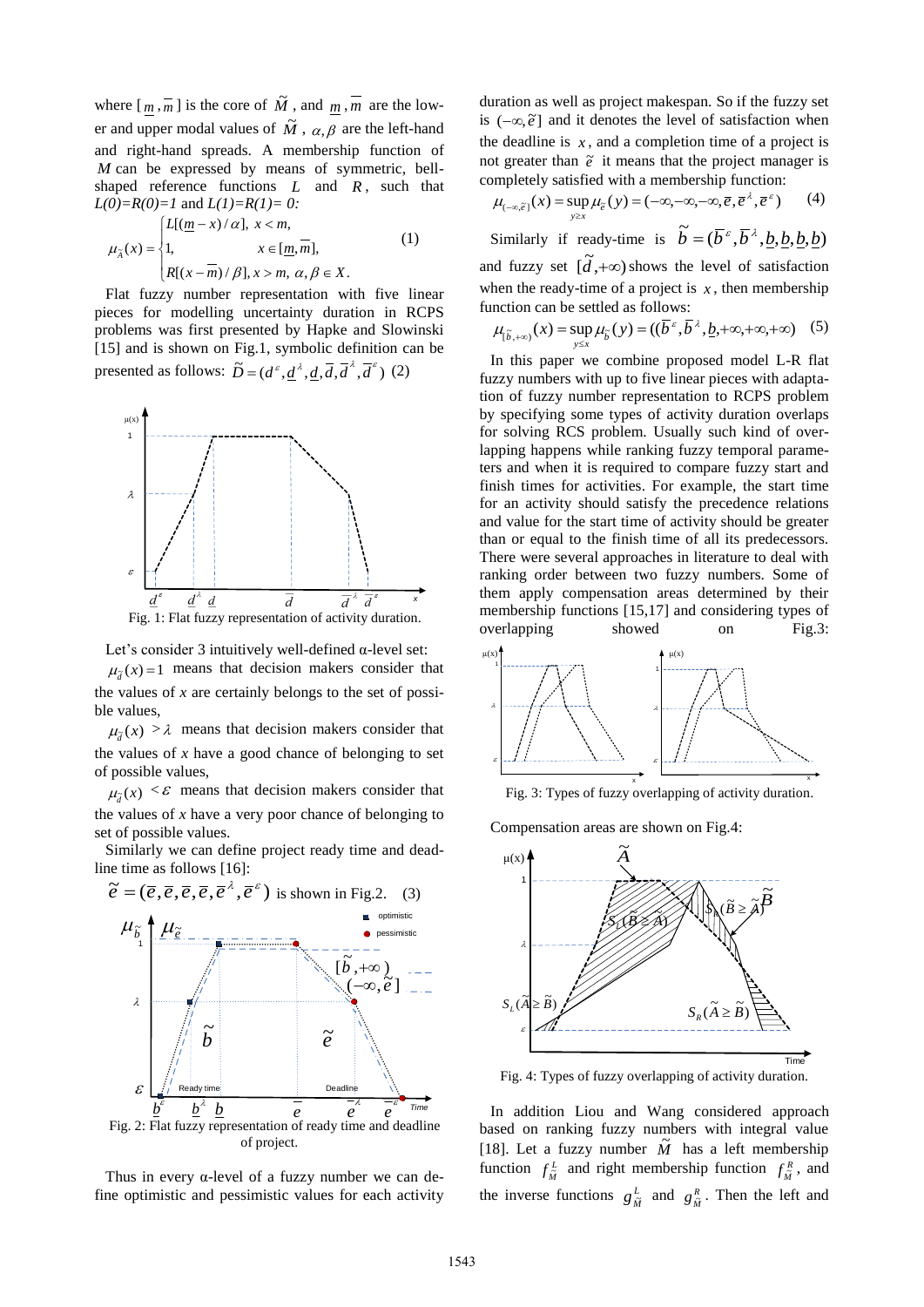right integral values of a fuzzy number  $\tilde{M}$  can be formulated as follows:

$$
I_L(\widetilde{M}) = \int_0^1 g_M^L(\alpha) d\alpha \tag{6}
$$

$$
I_R(\widetilde{M}) = \int_0^1 g_M^R(\alpha) d\alpha \tag{7}
$$

And a final integral value of fuzzy number  $\tilde{M}$  can be defined as a weighted sun of  $I_L(\tilde{M})$  and  $I_R(\tilde{M})$ :

 $I_T(\tilde{M}, \beta) = \beta \times I_L(\tilde{M}) + (1 - \beta) \times I_R(\tilde{M}),$  where  $\beta$  denotes the index of optimism, that is determined by project manager, where  $0 \le \beta \le 1$ . The total integral value of  $\tilde{M}$  is determined according to Hurwicz's criterion [19] weighted average of secure and optimism levels [16]. Then we need to define the relationship between two fuzzy numbers  $\tilde{M}$  and  $\tilde{N}$  as follows:

If  $I_T(\tilde{M}, \beta) \ge I_T(\tilde{N}, \beta)$  then  $\widetilde{M} \geq \widetilde{N}$ , else  $I_T(\tilde{M}, \beta) < I_T(\tilde{N}, \beta)$  then  $\tilde{M} < \tilde{N}$ .

If  $\beta = 0.5$ , then the ranking order of fuzzy numbers  $\tilde{M}$  and  $\tilde{N}$  determined by approach in [18] will be the same as the one that can be determined by Compensation areas are shown on Fig.5 [15,17].

Let's consider an example with the formulas for left and right integral value, written for 6-point fuzzy number as follows:

$$
I_L(\tilde{M}) = 0.5 \times \left[ \underline{m}^{\lambda} + \underline{m} + (\underline{m}^{\varepsilon} - \underline{m}) \lambda \right]
$$
 (8)

$$
I_R(\widetilde{M}) = 0.5 \times [\overline{m}^{\lambda} + \overline{m} + (\overline{m}^{\varepsilon} - \overline{m})\lambda]
$$
 (9)

Let's consider an example on Fig.5:



Fig. 5: Example of comparing fuzzy numbers.

 $\tilde{M} = (5,8,12,14,15,17)$  and  $\tilde{N} = (3,9,13,15,16,20)$ Assuming that  $\varepsilon = 0$  and  $\lambda = \beta = 0.5$ , the total integral values for  $\tilde{M}$  and  $\tilde{N}$  are:

 $I_T(\tilde{M}, 0.5) = 0.5 \times 8.25 + 0.5 \times 15.25 = 11.750$ 

 $I_T(\tilde{N}, 0.5) = 0.5 \times 8.5 + 0.5 \times 16.75 = 12.625$ 

There we have that  $\tilde{N}$  is greater than  $\tilde{M}$ .

# **3. Fuzzy and possibility approach for project scheduling problem**

A software development project *p* can be represented by a ready-time  $\tilde{b}$  and deadline  $\tilde{e}$ , where all activities *i* have to be performed and scheduled according to their start/finish times and precedence relations. In order to schedule all activities, we assume that each activity has specific duration  $\tilde{d}_i$  and its execution requires use of some kind of vector sources  $N_i = (n_{i1}, n_{i2}, \dots n_{iq})$ , where elements of vector present usage of resource types *k, k=1,…,q.* 

Resource availability can be presented by vector  $R_i = (m_1, m_2, \dots, m_q)$ , where  $m_k$  represents the availability of resource type *k*. For any period of time we should consider that resources required to perform activity can't exceed its availability for any type of resource *k*. Precedence relations should be regulated by ranking fuzzy temporal parameters such as fuzzy start time, its duration and fuzzy finish time discussed in section 2. The goal is to determine such schedule that allows to consider some preference and possibility nature of decision making procedure and optimize makespan of project under limited resources.

In order to handle both uncertain and preference information while scheduling we suppose to use qualitative possibility theory introduced by Dubois and Prade [20], and use by Wang [16] to evaluate utility and plausibility for measuring schedule robustness. Thus let's assume that there is set of U-states and X-possible consequences of decision making process, and some expert has some information of the actual state for some activity durations and his preferences on the consequences of his decision. Then a possibility distribution  $\pi$  will represent incomplete knowledge on state U and  $\mu$ will be possibility distribution presented by decision maker. Finally the utility of decision *d* will be  $x=d(u)$ , can be evaluated by combining plausibilies  $\pi(u)$ and the utilities  $u(x)$ . A criterion below was proposed by Dubois and Prade to estimate worth of decision *d* under uncertain nature of information:

Pessimistic criterion:

$$
U_*(d) = \inf_{u \in U} \max(1 - \pi(u), \mu(d(u)))
$$
 (10)

Optimistic criterion:

$$
U^*(d) = \operatorname*{supmin}_{u \in U} (\pi(u), \mu(d(u))) \tag{11}
$$

Thus Wang suggested to use pessimistic criterion to measure the robustness of a schedule [16].

For a project let *s* be a project schedule that shows an activity precedence according to certain resource availability and let  $\tilde{D}(s)$  be the project duration with

$$
\mu_{\tilde{D}(s)}
$$
 possibility distribution of a schedule *s*. A pre-

ferred project duration  $\tilde{P}$  can be calculated as  $\tilde{e} - \tilde{b}$ , and measure that a chance of the uncertain project duration by a schedule will be greater than the preferred project duration in the worst situation:

$$
Measure = \inf_{x} \max(1 - \mu_{\tilde{D}(x)}(x), \mu_{(-\infty, \tilde{P}]}(x)) \quad (12)
$$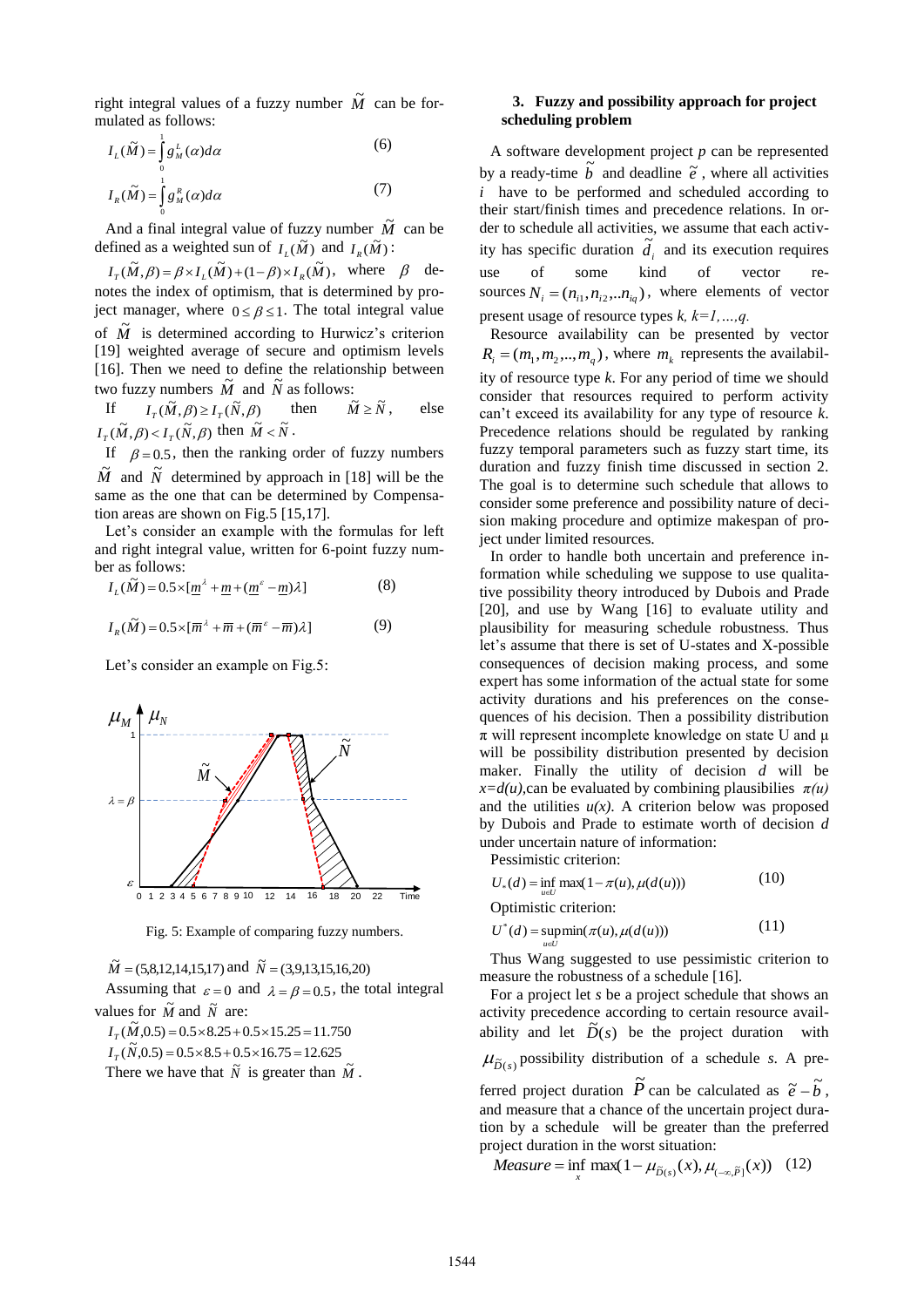To illustrate this measure of uncertainness lets observe Fig.6, where measure is calculated as intersection of  $\mu_{\tilde{D}(s)}(x)$  and  $\mu_{(-\infty,\tilde{P}]}(x)$ , and thus we consider right edge of  $\mu_{\tilde{D}(s)}(x)$  that shows the worst case of project duration. Thus the plausible duration  $\Phi(s) = \max\{\alpha \widetilde{D}(s)\}, \alpha = measure(s)$ (13)

 from the pessimistic point of view can be defined as maximum value of  $\alpha$ -level set of  $\tilde{D}(s)$ 



Fig.6: Illustration of measuring technique.

# **4. Fuzzy priority heuristic scheduling procedures for RCPS problem and resource levelling**

Basically, in literature heuristic approaches for solving PCPS problems have several ways to construct algorithms: single and multiple pass priority rule-based scheduling [21,22], truncated branch-and-bound procedures [3], disjunctive arc concepts, local search techniques and others.

Heuristics using priority rules for constructing list of activities to perform using crisp or fuzzy duration parameters is found to be efficient by many researchers [15], and it is generally known two priority-based approach for scheduling activities: serial and parallel scheduling scheme. In both procedures, tasks are ranked in some order and scheduled according to resource availabilities.

Originally Hapke and Slowinski [15] have proposed a parallel scheduling procedure for fuzzy projects based on fuzzy priority rules and fuzzy time incrementation.

Let's present some rules for constructing prioritybased list of activities to schedule that are illustrated in Table 1. Where  $\tilde{p}_j$  - duration,  $r_{jk}$  - is the type requirements of resource  $\overline{R}_k$ ,  $\overline{E}_j^f$  - early finishing times of activity *j*,  $\tilde{E}^s_j$  - earliest starting times of activity *j*. Let's *S*  $(j=1,...S)$  be the set of activities to be scheduled, then we can calculate distribution parameters of each activity *j* ( $H_j^{left}$  and  $H_j^{right}$ ) according to optimistic and pessimistic criterion, and by using parallel scheduling scheme based on fuzzy ranking technique provided in section 2 we can construct feasible schedule profile for each activity in the project.

| Rule          | Name              | Formula                                                   |
|---------------|-------------------|-----------------------------------------------------------|
| <b>EST</b>    | Early start time  | $\min(\widetilde{E}_{i}^{s})$                             |
| <b>EFT</b>    | Early finish time | $\min(\widetilde{E}_{i}^{f})$                             |
| <b>MINSLK</b> | Minimum slack     | $\min(\widetilde{f}_i)$                                   |
| <b>SPT</b>    | Shortest pro-     | $\min(\tilde{p}_i)$                                       |
|               | cessing time      |                                                           |
| <b>MIS</b>    | Most immediate    | $max(\frac{S_i}{})$                                       |
|               | successors        |                                                           |
| <b>MTS</b>    | Most total suc-   | $\max(\sqrt{S}_i)$                                        |
|               | cessors           |                                                           |
| <b>GRD</b>    | Greatest re-      | $\widetilde{p}_j \sum_{k=1}^K r_{jk}$                     |
|               | source demand     |                                                           |
| <b>GRPW</b>   | Greatest rank     | max( $\widetilde{p}_j + \sum_{i \in S} \widetilde{p}_i$ ) |
|               | positional weight |                                                           |

Table 1: Priority rules for makespan optimization.

 $\overrightarrow{D}$   $\overrightarrow{F}$   $\overrightarrow{F}$   $\overrightarrow{F}$  Let's introduce few sets to denote activities in algo-<br>rithm as follows:<br> $\overrightarrow{Aes(\tilde{t})}$  is a set of activities whose fuzzy earliest startrithm as follows:

ing times  $E_s$ <sup>*j*</sup> are less or equal to a fuzzy moment  $\tilde{t}$ ,  $Es_j \leq \tilde{t}, \forall j \in \text{Aes}(\tilde{t})$ .

 $\tilde{l}(t)$  is the least value among the earliest starting times of activities from  $A(\tilde{t})$  and the finishing times of activities from  $S(\tilde{t})$ .

 $A(\tilde{t})$  is the set of activities that are not schedules yet and whose immediate predecessors have been completed by fuzzy moment  $\tilde{t}$ .

 $S(\tilde{t})$  is the set of activities present in fuzzy moment  $\tilde{t}$  if equation  $\tilde{S}_j \leq \tilde{t} \leq \tilde{F}_j$  is performed and  $\tilde{S}_j$ ,  $\tilde{F}_j$  denotes fuzzy starting and finishing times of activity *j*. Fuzzy parallel scheme structure is similar to algorithms provided in [15], considering possibilities to schedule each activity in conditions to resource availability, demand and precedence relations in priority list. A fuzzy priority-based heuristic algorithm is showed in Fig.7:

# Choose priority rule;

Initialize  $\tilde{E}_{s_j}$ ,  $(\forall j)$ , earliest starting time of activity *j* 

using critical path method calculations;

Initialize  $\tilde{t} = \tilde{t}_0$ ,

repeat

Initialize the total resources availability at each scheduling time  $\tilde{t}$ ,

Compose the set  $Aes(\tilde{t})$  of all available activities at scheduling moment  $\tilde{t}$ 

for each *j* from  $Aes(\tilde{t})$  according to the priority rule do:

calculate the corresponding symmetric probabilistic distribution  $P_j$ ,

if symmetric probabilistic distribution  $P_j$  does not fit the resource availabilities then

calculate a new  $P_j$  with asymmetric shape considering the min possible value for the left optimistic pa-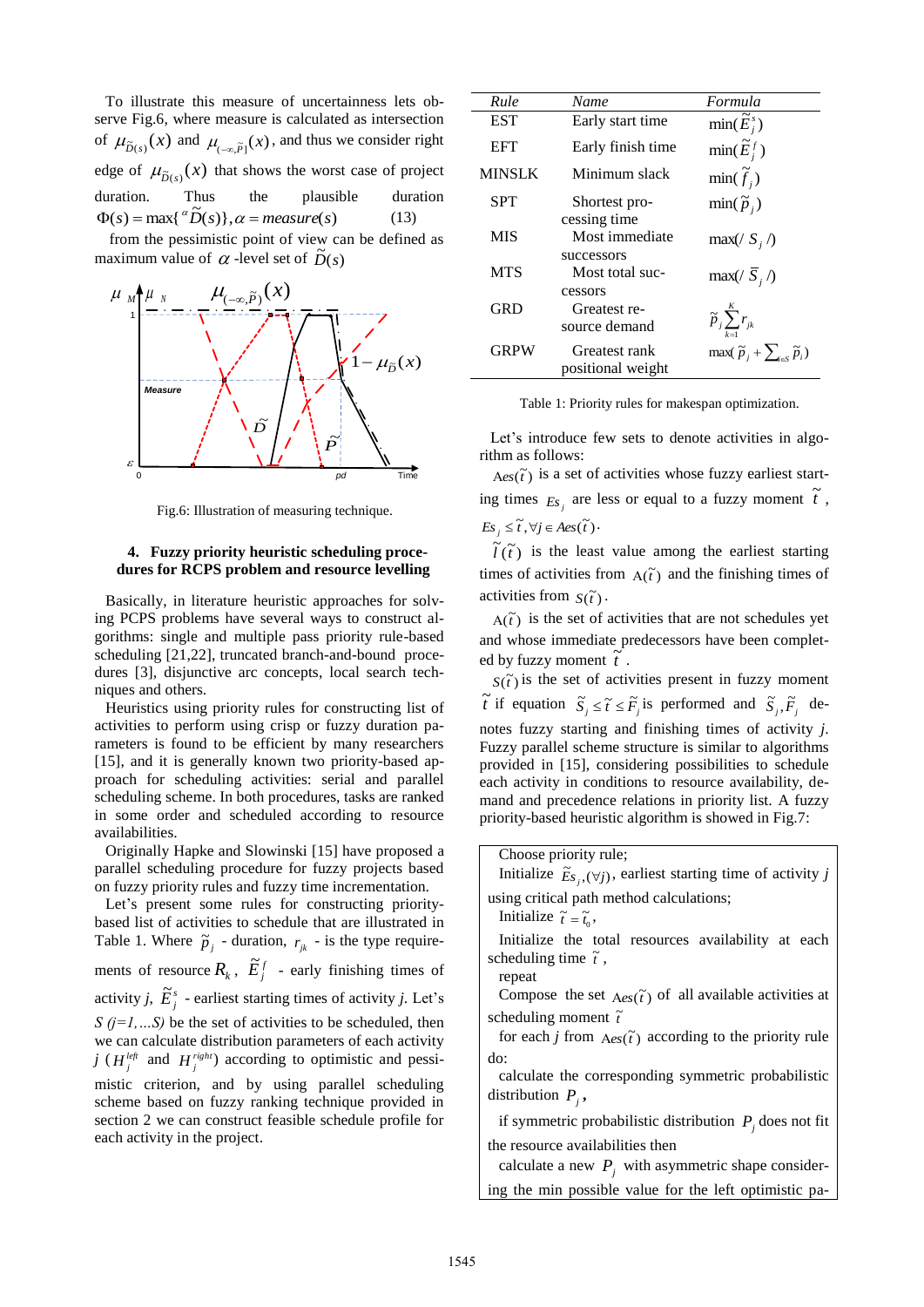| rameter $H_i^{left}$ ,                                               |  |  |
|----------------------------------------------------------------------|--|--|
| if $P_i$ , fits the resource availability then                       |  |  |
| Schedule $j$ with corresponding starting and finishing               |  |  |
| times.                                                               |  |  |
| Integrate the distribution $P_i$ into project profile and            |  |  |
| update the resource availabilities,                                  |  |  |
| Update the earliest starting times of all successors                 |  |  |
| of $i$ ,                                                             |  |  |
| end if                                                               |  |  |
| end if                                                               |  |  |
| end if                                                               |  |  |
| if all activities from $A_{\text{es}}(\tilde{t})$ are scheduled then |  |  |
| $\widetilde{t} = \max(\widetilde{t}, \widetilde{l}(\widetilde{t}))$  |  |  |
| Else                                                                 |  |  |
| $\tilde{t} = \max(\tilde{t}, a, +1)$                                 |  |  |
| end if                                                               |  |  |
| until all tasks are scheduled.                                       |  |  |

Fig.7: A fuzzy priority-based heuristic algorithm.

To analyze performance and evaluate efficiency of a fuzzy priority-based heuristic algorithm we used 20 sets of benchmarks from project scheduling problem library (PSPLIB) [27] and randomly made them fuzzy according to 6-point representation with  $\lambda = 0.8$ . For comparison benchmark we considered beam search algorithm with beam width (*i)* [28] as sets of benchmarks in PSPLIB.

The set of problems contains problems with 32 and 62 numbers of activities. Computational experiment for 20 benchmarks was done with 20 random runs and it summarized the average and standard deviation from optimal solution for both approaches. Finally the performance a fuzzy priority-based heuristic algorithm for most of problem sets showed the following results:

average deviation from optimum less than 0.070 for 10 problem sets with 32 numbers of activities, average deviation from optimum less than 0.120 for 10 problem sets with 62 numbers of activities, comparing with beam search with beam width:

- i=1 average deviation from optimum 0.130
- i=2 average deviation from optimum 0.082
- i=4 average deviation from optimum 0.061.

According to this results beam search solution quality can be improved if beam width is increased, the solution quality of developed fuzzy priority-based heuristic algorithm showed good computational results for ESTfuzzy priority rule. Although the average deviation from optimum using fuzzy priority-based heuristic is among 0.070-0.120 it can be changed by applying different priority rules for large-scaled projects.

# **5. Case study for a GIS Objectland software development.**

The case study for software development of GEO information system Objectland can be represented as a large project consisting few aggregative stages for constructing product, showed in Table 2.

Fig.8 illustrate GEO information system Objectland for cadastral purposes [23].



Fig.8: Interface of GEO information system Objectland

To illustrate approaches introduced in this paper we divide the entire software development project into several large stages, which include system requirements, analysis, system definition and developing architecture of a system etc. We also simplify and combine stages into 13 activities, concerting several types of staff member as a types of resource to perform activities above, thus we will consider *system engineers, software engineers, hardware engineers and finally supporting engineers* as 4 types of resources:  $r_1$ ,  $r_2$ ,  $r_3$ ,  $r_4$ .

|                | Definition                                                 | Staff members                                 |
|----------------|------------------------------------------------------------|-----------------------------------------------|
| 1              | Customer definition de-                                    | General professional users                    |
|                | sign and Layout                                            |                                               |
| $\mathfrak{2}$ | Problem definition                                         | GIS Specialist-1                              |
| 3              | Feasibility study                                          | GIS Specialist-2                              |
| 4              | Requirements specifica-<br>tion                            | GIS developers                                |
| 5              | Analysis of GIS structure                                  | GIS developers                                |
| 6              | System design                                              | GIS developers,                               |
|                |                                                            | System managers                               |
| 7              | Data Acquisitions<br>Constructing database<br>architecture | Database programmers                          |
| 8              | GIS modelling                                              | GIS developers,<br>System managers, engineers |
| 9              | Cartographic modelling                                     | Data providers                                |
| 10             | Spatial model-                                             | GIS developers, supporting                    |
|                | ling/interface specifica-                                  | engineers                                     |
|                | tion                                                       |                                               |
| 11             | Programming/Coding                                         | General programmers,<br>software engineers    |
| 12             | Integration testing                                        | Supporting engineers                          |
|                | <b>GIS</b> Fundaments                                      |                                               |
| 13             | Implementation                                             | Supporting engineers                          |

Table 2: Description of activities.

We assume that  $\varepsilon = 0$  and  $\lambda = 0.5$  for a fuzzy temporal parameters and the index of optimism is set to 0.5 for this example. Table 3 presents numerical description of project.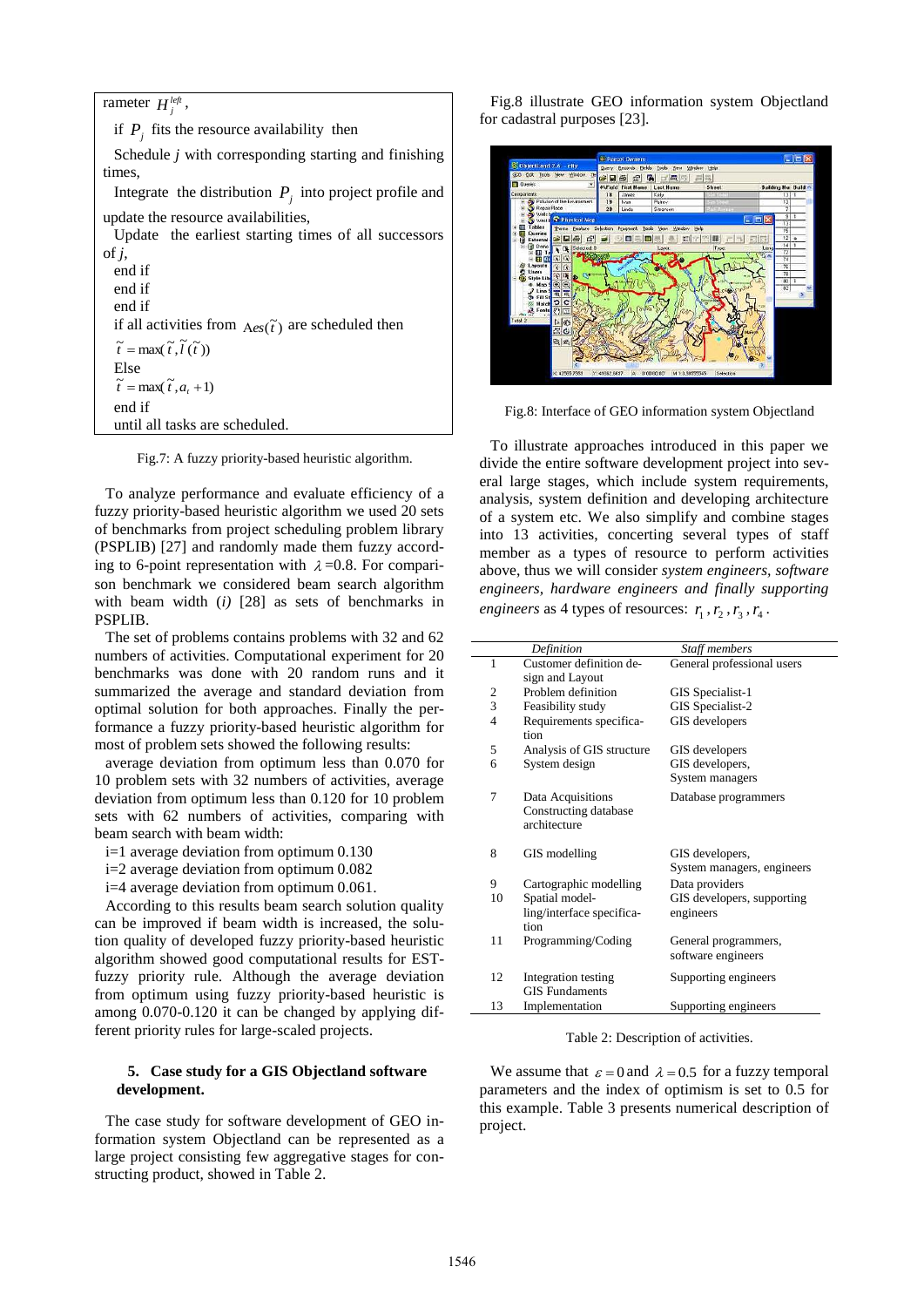| Activity       | Resources re-     | Duration            | <b>Successors</b> |
|----------------|-------------------|---------------------|-------------------|
| no.            | quirements        |                     |                   |
|                | $r_1/r_2/r_3/r_4$ |                     |                   |
| 1              | 1/0/0/0           | (5,6,6,6,7,7)       | 0                 |
| $\overline{c}$ | 2/3/3/2           | (10,11,12,12,13,13) | 1                 |
| 3              | 2/2/0/2           | (4,5,5,5,6,6)       |                   |
| 4              | 4/2/2/2           | (7,8,8,8,9,10)      | 1,2,3             |
| 5              | 5/0/0/0           | (2,3,4,4,5,6)       | 1,2,3             |
| 6              | 4/4/2/2           | (3,4,4,4,5,5)       | 1,2,3,4           |
| 7              | 3/2/0/0           | (2,3,3,3,4,4)       | 1,2,3,4           |
| 8              | 4/4/3/2           | (7,8,9,9,10,10)     | 1,2,3,4           |
| 9              | 2/0/0/4           | (7,8,9,9,10,11)     | 1,2,3,4           |
| 10             | 3/2/3/4           | (4,5,5,6,7,8)       | 1,2,3,4           |
| 11             | 2/5/3/2           | (10,11,12,13,14,15) | $1 - 10$          |
| 12             | 3/3/1/4           | (8,9,10,10,11,12)   | $1 - 11$          |
| 13             | 2/2/2/5           | (9,10,11,11,12,13)  | $1 - 12$          |

Table 3: Numerical description of project.

The total availability of resources assigned to this project is 5/5/4/5 human resources per planning horizon in every moment  $\tilde{t}$ . Some of activities can be performed in parallel in case of resource availability. In this paper we assume that project managers may need some crisp value for starting project (activity) within a project, so we will consider the smallest value of the  $\alpha$ -cut as a start time for the project. For other activities fuzzy starting times can overlap fuzzy finishing times of its predecessors, and thus the preceding activities may not be fully completed because of resource availability. The proposed possibility scheduling approach should be used to evaluate the resource allocation decision to avoid the risk of late pessimistic makespan of a project. For this purposes we recommend to use measuring technique and plausible project duration calculations as showed in formulas (12) and (13) respectively.

After performing calculations we got following results, represented in Table 4 for obtained fuzzy schedule:

|                             | Fuzzy start              | Duration            | Fuzzy finish               |
|-----------------------------|--------------------------|---------------------|----------------------------|
| 1                           | (0,0,0,0,0,0)            | (5,6,6,6,7,7)       | (5,6,6,6,7,7)              |
| $\mathcal{D}_{\mathcal{L}}$ | (5,6,6,6,7,7)            | (10,11,12,12,13,13) | (15, 17, 18, 18, 20, 20)   |
| 3                           | (5,6,6,6,7,7)            | (4,5,5,5,6,6)       | (9,11,11,11,13,13)         |
| 4                           | (15, 17, 18, 18, 20, 20) | (7,8,8,8,9,10)      | (22, 25, 26, 26, 29, 30)   |
| 4                           | (9,11,11,11,13,13)       | (7,8,8,8,9,10)      | (16, 19, 19, 19, 22, 23)   |
| 5                           | (22, 25, 26, 26, 29, 30) | (2,3,4,4,5,6)       | (24, 28, 30, 30, 34, 36)   |
| 5                           | (16, 19, 19, 19, 22, 23) | (2,3,4,4,5,6)       | (18, 22, 23, 23, 27, 29)   |
| 6                           | (24, 28, 30, 30, 34, 36) | (3,4,4,4,5,5)       | (27, 32, 34, 34, 39, 41)   |
| 6                           | (18, 22, 23, 23, 27, 29) | (3,4,4,4,5,5)       | (21, 26, 27, 27, 32, 34)   |
| $7 + 9$                     | (27, 32, 34, 34, 39, 41) | (7,8,9,9,10,11)     | (34, 40, 43, 43, 49, 52)   |
| 8                           | (34, 40, 43, 43, 49, 52) | (7,8,9,9,10,10)     | (41, 48, 52, 52, 59, 62)   |
| 10                          | (41, 48, 52, 52, 59, 62) | (4,5,5,6,7,8)       | (45, 53, 57, 58, 66, 70)   |
| 11                          | (45,53,57,58,66,70)      | (10,11,12,13,14,15) | (55, 64, 69, 71, 80, 85)   |
| 12                          | (55, 64, 69, 71, 80, 85) | (8,9,10,10,11,12)   | (63, 73, 79, 81, 91, 97)   |
| 13                          | (63, 73, 79, 81, 91, 97) | (9,10,11,11,12,13)  | (72, 83, 90, 92, 103, 110) |

Table 4: The obtained fuzzy schedule for project.

The final optimal schedule with respect to limited types of resources and some activities that can be performed simultaneously, showed following activity sequence:

 $1\rightarrow (2+3)\rightarrow 4\rightarrow 5\rightarrow 6\rightarrow (7+9)\rightarrow 8\rightarrow 10\rightarrow 11\rightarrow 12\rightarrow 13$ with the following fuzzy project makespan  $\tilde{d}^* = (72,83,90,92,103,110)$  with resource conflict happened in several cases. In case if few activities can be performed simultaneously without resource conflict, the start time of next activity should be calculated as sum of finish time of previous activity plus maximum between durations of activities in process which can be performed simultaneously.

### **6. Conclusions**

This paper presents a generalized fuzzy heuristic approach to resource-constrained project scheduling (RCPS) problem. Practical solution of this problem is often complex due to its NP-hardness and imprecise temporal parameters involved in the project. Combinatorial nature of such projects suppose application of fuzzy heuristic approach to obtain reasonable solutions under fuzzy conditions. In this paper we present a fuzzy priority heuristic approach with evaluated efficiency for medium-scaled projects within average deviation from optimum solutions less than 12 percent for EST-priority rule. Further investigations will be done to discover an influence of each priority rule to algorithm performance.

#### **7. Acknowledgements**

This work has been supported by the Russian Foundation for Basic Research, Project № 14-01-00032a.

#### **References**

- [1] C. Carlsson, On the Relevance of Fuzzy Sets in Management Science Methodology, TIMES/Studies in management sciences, Vol. 20, 11-28, 1984. Eds. H.-J. Zimmermann, L.A. Zadeh and B.G. Gaines, Elsevier, Netherlands.
- [2] J. Blazewicz, J.K. Lenstra and A.H.G. Rinnooy Kan, Scheduling Subject to Resource Constraints: Classification and Complexity, Discrete Applied Mathematics, Vol. 5, 11-24, 1983.
- [3] A. Alvarez-Valdes, J.M. Tamarit, Heuristic algorithms for resource-constrained project scheduling: A Review and Empirical analysis. In Advances in Project Scheduling, Eds. R.Slowinski and J. Weglarz, 113-134, 1989.
- [4] W. Herroelen, R. Leus, Project scheduling under uncertainty: survey and research potentials. European Journal of Operational Research, Vol.165(2), 289-306.
- [5] H. Ishibuchi, T. Murata, A multi-objective genetic local search algorithm and its application to flowshop scheduling, IEEE Transactions on Systems, Man and Cybernetics:- Application and Reewievs, 28, 392-403, 1998.
- [6] H. Ishibuchi, N. Yamamoto, S. Misaki, H. Tanaka, Local search algorithms for flowshop scheduling with fuzzy due-dates, International Journal of Production Economics, Vol. 33, 53-66, 1994.